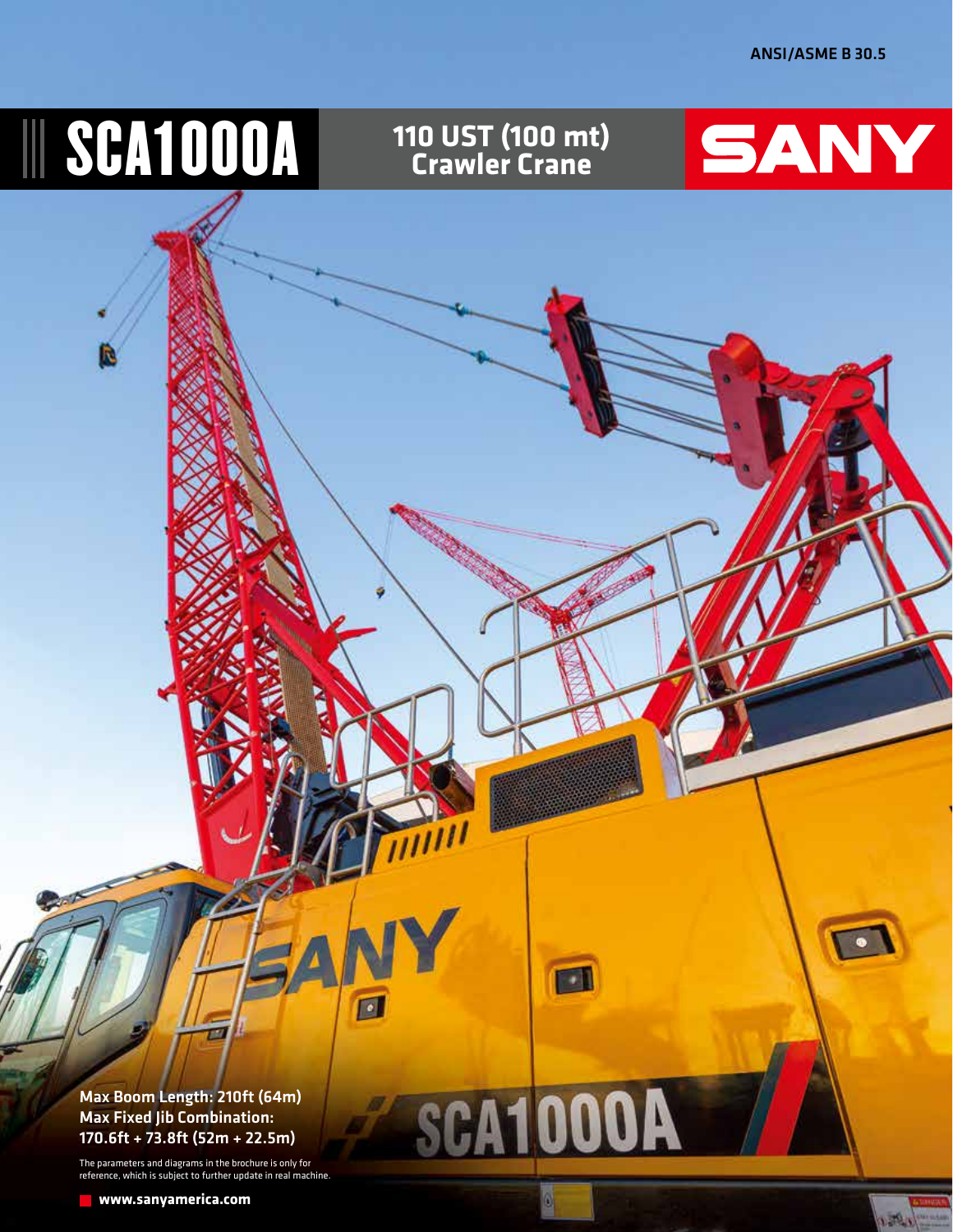

| <b>SCA1000A</b>           |
|---------------------------|
| <b>Sany Crawler Crane</b> |

| P <sub>01</sub> | Main<br><b>Characteristics</b>        | <b>Product Specification</b><br>$\bullet$<br>Safety Device<br>٠                                             |
|-----------------|---------------------------------------|-------------------------------------------------------------------------------------------------------------|
| <b>P07</b>      | <b>Technical</b><br><b>Parameters</b> | Major Performance & Specifications<br>٠<br><b>Outline Dimension</b><br>٠<br><b>Transport Dimension</b><br>٠ |
| P <sub>15</sub> | Configurations                        | H Configuration<br>$\bullet$<br>FJ Configuration<br>٠<br><b>HC</b> Configuration<br>۰                       |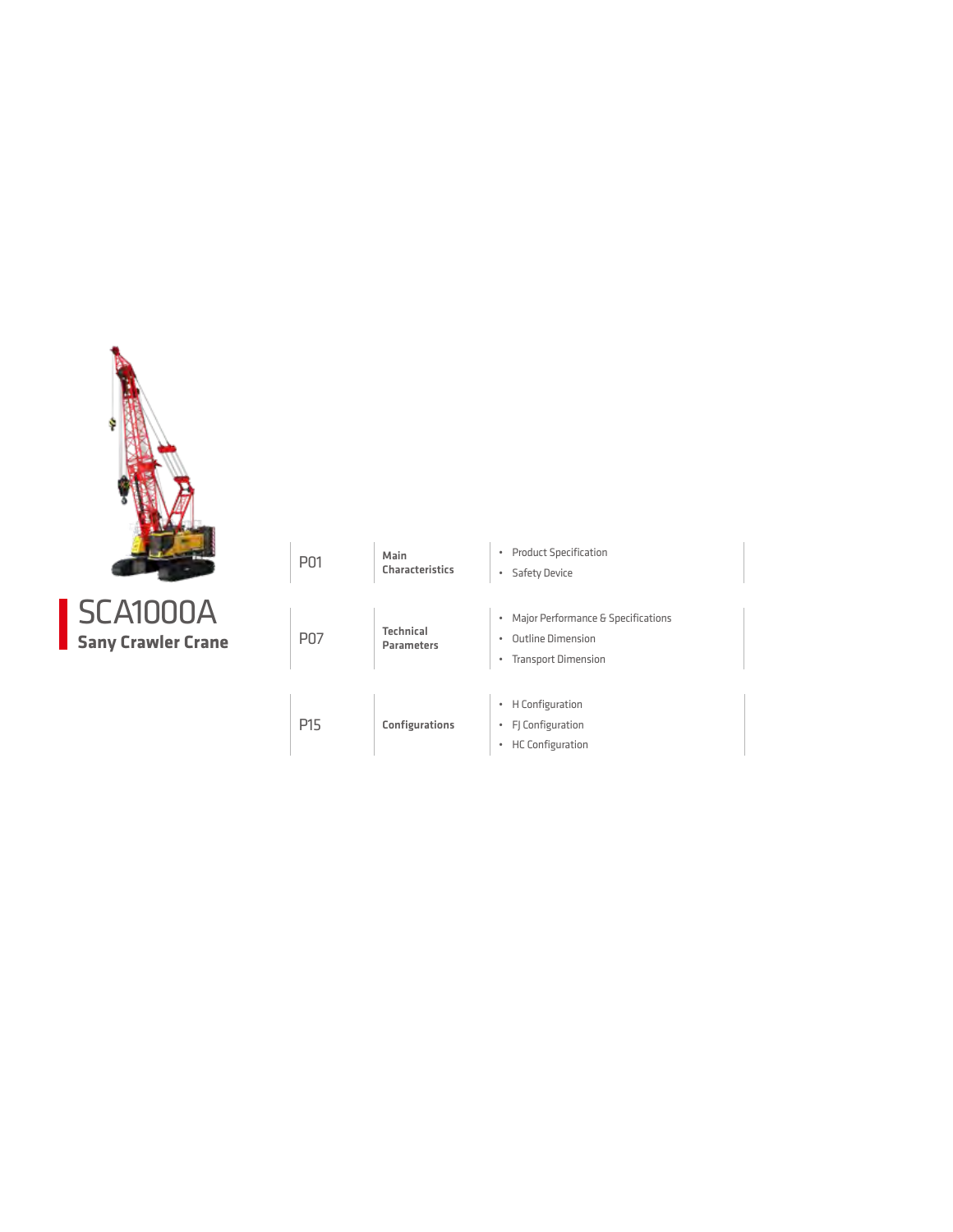

# **SCA1000A SANY CRAWLER CRANE 110 UST (100 mt) LIFTING CAPACITY**

**MADE FOR AMERICA**

# Main Characteristics

- Page 02 Product Specification
- Page 05 Safety Device

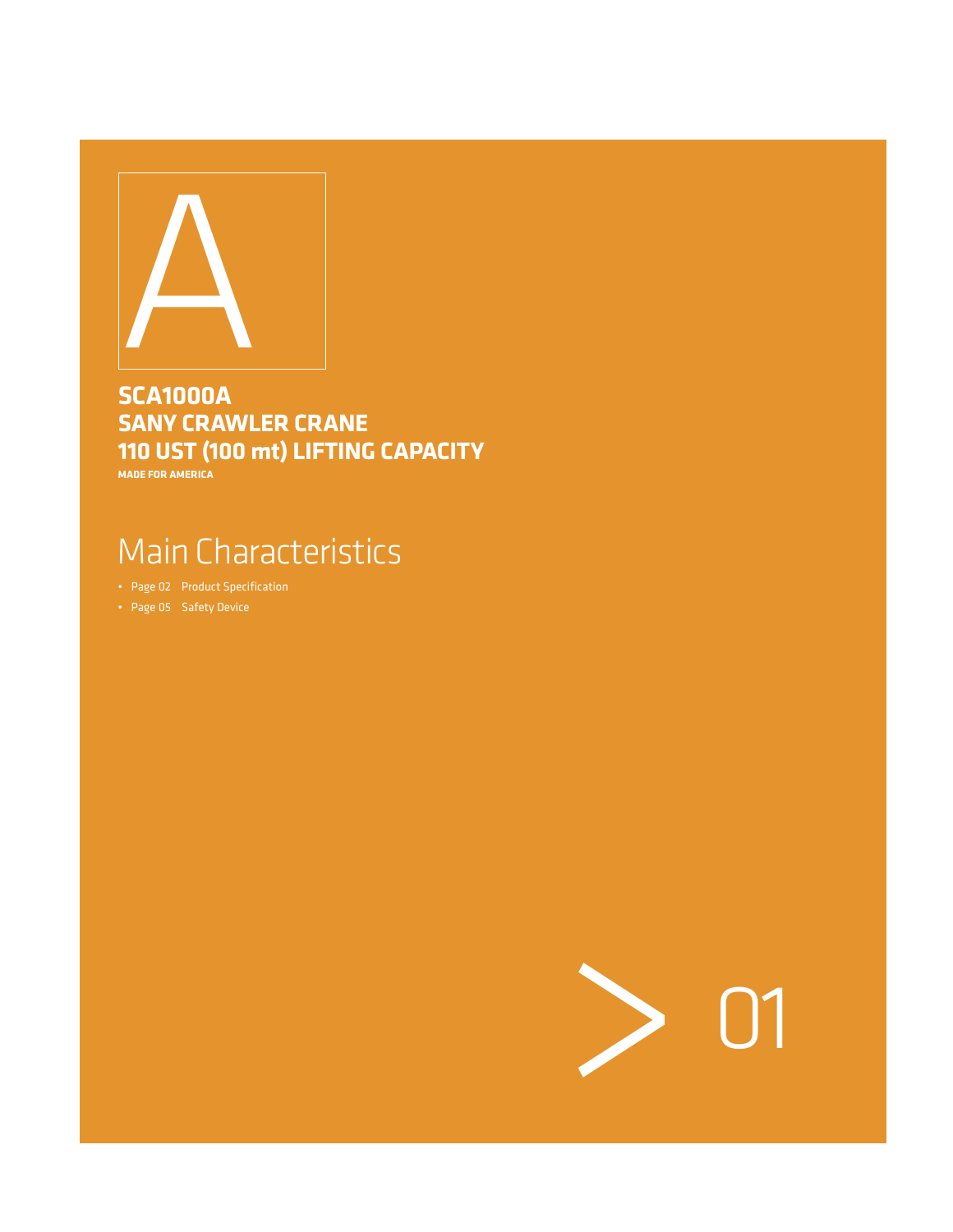

#### **Engine**

- • Model: Cummins QSL9-C325 Diesel engine;
- • Type: 4-stroke, water-cooled, vertical in-line 6 cylinders, direct injection, turbo-charger, intercooler, complied with European Off-highway Stage V Emission Standard and US EPA Tier F4(f) Emission Standard;
- $*$  Displacement: 543 in<sup>3</sup> (8.9L);
- • Max. Rated Power: 324 HP/1800rpm;
- • Max. Torque: 1,126 ft-lb/1400rpm;
- • Starter: 24V-8 HP;
- • Radiator: fin type aluminum plate core;
- • Air cleaner: Dry type system with main filter element, safety element and resistance indicator;
- • Throttle: Electrically control hand and foot throttle;
- • Fuel filter: Replaceable paper element;
- • Batteries: Two 12V×165Ah capacity batteries, connected in series (24V system);
- • Fuel tank capacity: 105.7Gal (400L).

### **Hydraulic System**

- • Main pumps: Three variable displacement piston pumps provide power for the main machine functions;
- • Gear Pumps: Two gear pumps provide power for radiator and control circuit;
- • Control: Electrically controlled positive hydraulic flow control allows for safe and precise multifunction operation;
- Oil Cooler: Fan cooled heat exchanger provides multi stage hydraulic oil cooling;
- • Peak flow, high efficiency filter with bypass valve and replacement filter indicator. Indicator will remind user when its time to replace filter;
- • Max. pressure of system: 4641 psi;
- • Main/aux. load hoist, boom hoist and travel system: 4641 psi;
- • Swing system: 4641 psi;
- • Control system: 725 psi;
- • Hydraulic Tank Capacity: 121.5 Gal (460L).

#### **Electrical Control System**

- • Self-developed SYIC-II integrated control system is adopted with higher integration, precise operation and reliable quality;
- • Control system consists of power system, engine system, main control system, LMI system, auxiliary system and safety monitoring system. CAN BUS is used for data communication between controller, monitor and the engine;
- • Monitor: the working parameters and status are shown on the monitor, such as the engine speed, fuel level, engine oil pressure, servo pressure, engine working hours, lifting conditions and boom angle.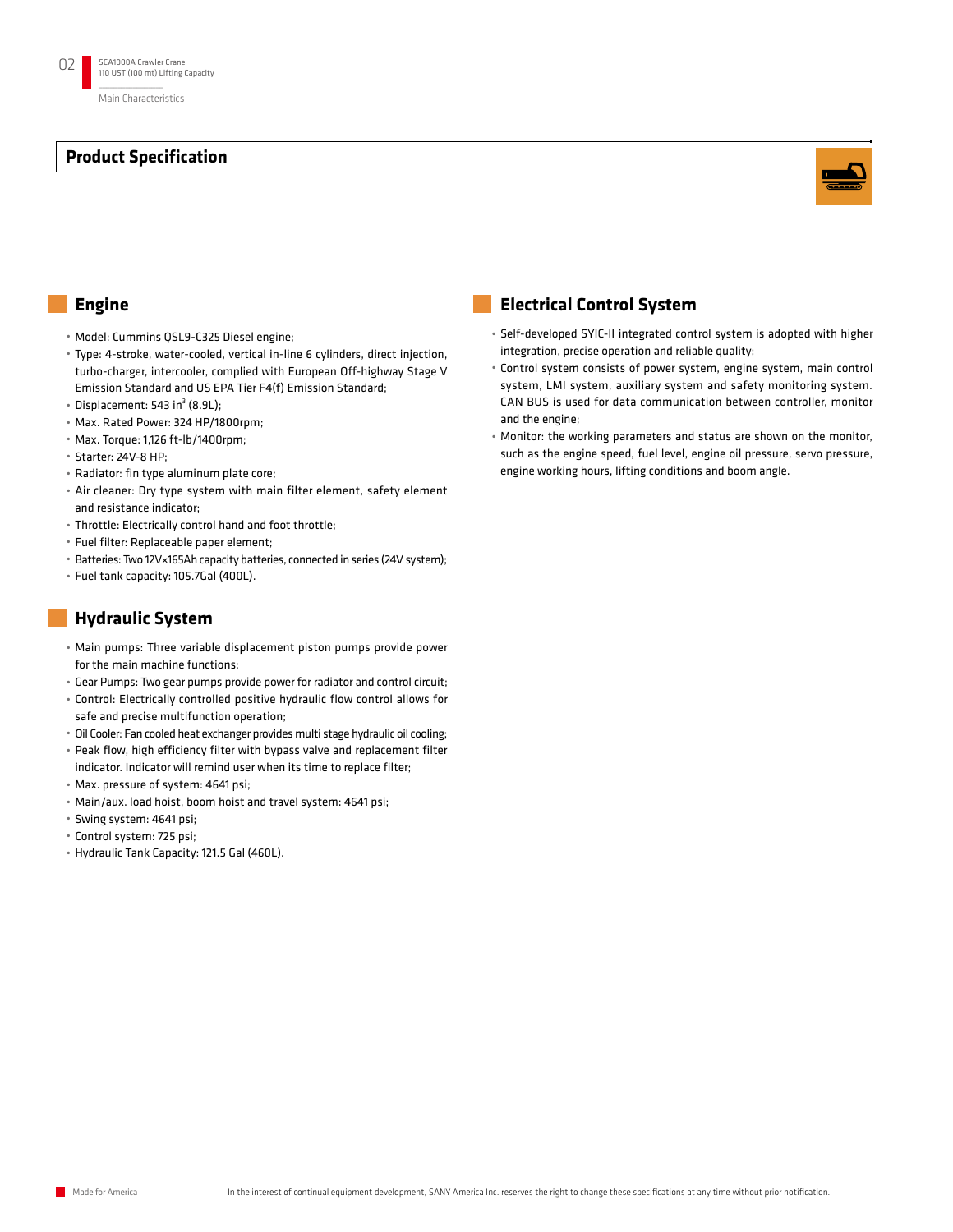

#### **Main and Aux. Hoist Winch**

- • Main and aux. hoist winches are driven separately. Single axis control handles allow for power up/down and free fall winch operations. Fine inching control is standard and allows for precise operation;
- • Winch drum laggings are grooved for multilayer spooling;
- • Free fall for main/aux. hoist winch is offered as standard.

|                   | Drum diameter                          | 24.80" (630mm)                   |
|-------------------|----------------------------------------|----------------------------------|
| Main              | Rope speed on the outermost work layer | 0~397.0 ft/min<br>$(0-121m/min)$ |
| Hoisting<br>Winch | Wire rope diameter                     | $1.02$ " (26mm)                  |
|                   | Wire rope length of main hoist         | 787.4' (240m)                    |
|                   | Rated single line pull                 | 26.5Klb (12t)                    |
|                   | Drum diameter                          | 25.00" (630mm)                   |
| Auxiliary         | Rope speed on the outermost work layer | 0~397.0 ft/min<br>$(0-121m/min)$ |
| Hoisting<br>Winch | Wire rope diameter                     | $1.02$ " (26mm)                  |
|                   | Wire rope length of auxiliary hoist    | 590.5' (180m)                    |
|                   | Rated single line pull                 | 26.5Klb (12t)                    |

#### **Optional 3rd Winch**

Optional 3rd winch is connected with boom base with pins and driven separately by variable speed hydraulic motor and gearbox. Dual axis control handle allow for power up/down operations. Fine inching control is standard and allows for precise operation.

• Winch drum laggings are grooved for multilayer spooling.

|                 | Drum diameter                          | 20.6" (522mm)                  |
|-----------------|----------------------------------------|--------------------------------|
| <b>Optional</b> | Rope speed on the outermost work layer | 436.4 ft/min<br>$(0-133m/min)$ |
| 3rd<br>Winch    | Wire rope diameter                     | 0.9" (22mm)                    |
|                 | Wire rope length                       | 426.5' (130m)                  |
|                 | Rated single line pull                 | 19.8Klb (9t)                   |

#### **Boom Hoist Winch**

- • Boom hoist winch is driven separately by motor via gearbox. Single axis control handle allow for boom up/down operations;
- • Spring loaded brake is hydraulic released;
- • Winch drum laggings are grooved for multilayer spooling.

|                | Drum diameter                          | 15.7" (400mm)                 |
|----------------|----------------------------------------|-------------------------------|
| Boom           | Rope speed on the outermost work layer | 0~194 ft/min<br>$(0-59m/min)$ |
| Hoist<br>Winch | Wire rope diameter                     | $0.79$ "" (20mm)              |
|                | Wire rope length of boom hoist         | 459.3' (140m)                 |
|                | Rated single line pull                 | 15.4Klb (7t)                  |

#### **Swing Mechanism**

- • Swing Brake: Spring applied wet brake that is normally closed providing controlled smooth braking;
- • Swing system has three work modes to accommodate different needs: auto brake mode, free swinging mode, and fine inching mode;
- • Swing drive: internal engaged swing drive with 360° swing range, max. swing speed is 3.5 rpm;
- • Swing bearing: single row ball bearing.

#### **Cab and Control**

- • Operator's cab has a hinged lockable door and large windows providing excellent line of sight. The cab tilts up 20° providing the operator a panorama view and reducing fatigue. The cab and control layout allow for ergonomic operation keeping the operator comfortable;
- • Monitor: 10.4" touch screen with simple user friendly interface;
- • Armrest Console: Control handles electrical switches, emergency stop, and ignition switch are located on the left and right. Arm console can be adjusted independent of the seat;
- • Seat: Multi-way adjustable floating seat;
- • HVAC: Powerful air conditioner and heater with optimized vent locations;
- • Cameras: Multiple cameras can be displayed on the monitor at the same time. This provides the operator with a real time view of winches, right side of machine, rear of machine , and view from boom tip.
- Single axis controls for travel, main, aux, and boom hoist winches. Dual axis controls for swing and 3rd drum operation.

#### **Counterweight**

- • Counterweight tray and blocks nest together for easier assembly and transport;
- • Rear counterweight can be self-assembled , total 68.8Klb (31.2mt);
- • Self-assembled counterweight: tray 21.8Klb (9.9mt)×1, left counterweight block 7.6Klb (3.45mt)×3, and right counterweight block 7.6Klb (3.45mt) × 3, cylinder bracket 1.3Klb (0.6mt)x1;
- • Carbody counterweight: 12.1Klb (5.5mt)×2 at the front and rear of carbody.

#### **Upperworks**

• High-strength steel welded frame. Design allows for easy maintenance and service.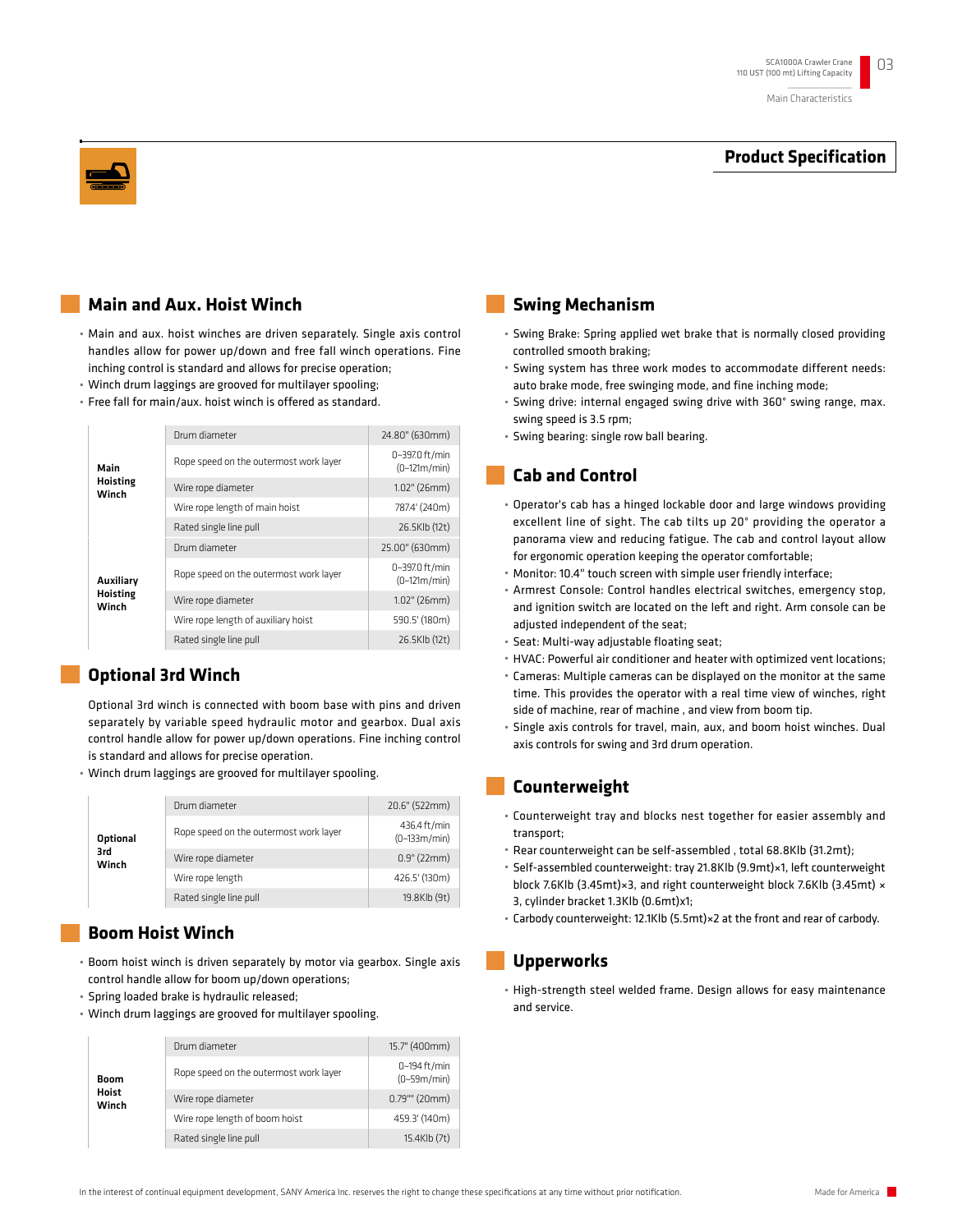

#### **Lowerworks**

• Each side frame is equipped with an independent travel driving motor. The variable speed travel system is configured with speed options to meet various requirements: low speed provides max tractive effort, while high speed provides fast job site transfer.

#### **Crawler Extension and Retraction**

• The crawlers can extend and retract via cylinders. During Work Mode, the crawlers must be extended, and can be retracted for transportation.

#### **Crawler Tensioning**

• Crawler tensioning can be adjustable with hydraulic jack and shimming the guide wheel.

#### **Track Pad**

• Manufactured by advance casting techniques and materials providing high strength and excellent wear resistance. 33.5" (850mm) wide and each side frame has 52 track pads.

#### **Jack Cylinder**

• Standard jack cylinders make jobsite transport easier.

#### **Self-assembly Cylinder**

• Self-assembly cylinder is standard and allows the counterweight and side frames to be self-assembled.

#### **Operating Equipment**

• All chords are high-strength steel tubes, and the boom/jib top sheaves are made of high-strength anti-wearing Nylon material protecting wire rope. The hook blocks have grooved steel sheaves. Pendant cables with quick hitch connector that are easy to assemble.

#### **Boom**

- • Lattice structure with high-strength steel chords. Each section is pinned together with pins;
- • The length of the boom ranges from that (42.7ft/13m) of the basic boom to the maximum length (210ft/64m) and it can be incrementally changed by 9.8ft (3m).

#### **Fixed Jib**

- • Lattice structure with high-strength steel chords. Each section is pinned together with pins;
- • The length of the fixed jib ranges from that (29.5ft(9m) of the basic jib to the maximum length (73.8ft(22.5m) and it can be incrementally changed by 14.8ft(4.5m);
- • Longest boom + fixed jib: 170.6ft (52m) boom +73.8ft (22.5m) jib.

#### **Auxiliary Tip Extension**

- • Is a welded structure with one sheave that is connected to the main boom with with pins. It is used for aux. hook operations;
- • Length of auxiliary tip extension is 3.9ft (1.2m).

#### **Hook Block**

- • 110 UST hook block, 5 sheaves;
- • 55 UST hook block;
- • 28 UST hook block;
- • 15 UST ball hook.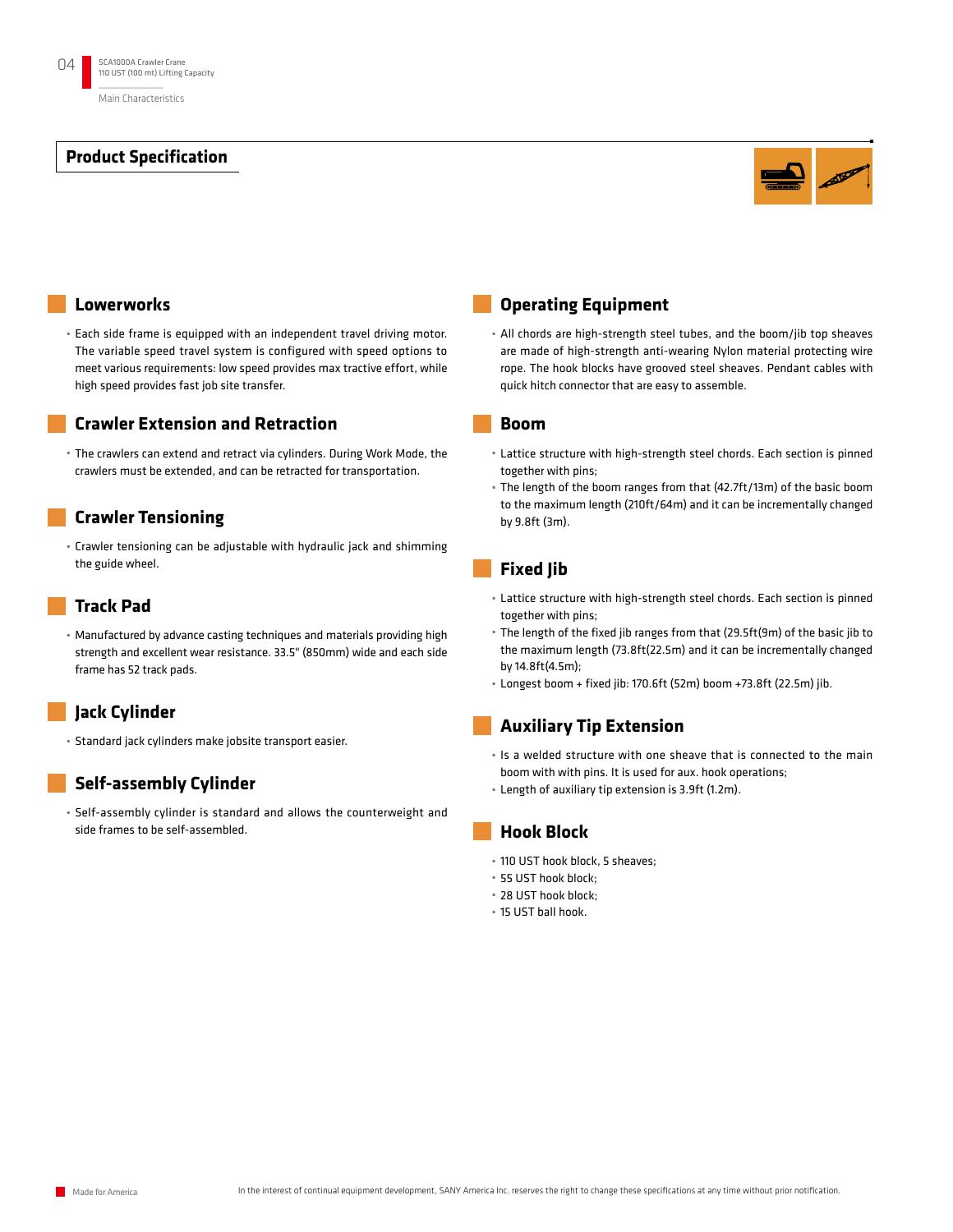#### **Safety Device**

#### **Assembly Mode/Work Mode Switch**

• In Assembly Mode, some safety devices are disabled for crane assembly; • In Work Mode, all safety devices are active.

#### **Emergency Stop**

• When this button is pressed down to cut off the power supply of whole machine and all actions stop.

#### **Load Moment Indicator (LMI)**

- • The proprietary load moment indicator is independently developed by Sany, which is a specially designed over-load protective system for SCA series crawler crane, with performance structural parameters of all series of crawler cranes directly stored inside, such as bearing curve, boom and jib weight, center of gravity, and other geometrical parameters. This system maximizes the utilization efficiency of the crane while guaranteeing the lifting safety;
- • LMI consists of a 10.1" large colorful display, computer, angle sensors, load sensors and pressure sensors.

#### **Over-hoist Protection of the Main/Auxiliary Hooks (Anti Two Block)**

• It is used to prevent the over-hoist of the hook. When the lifting hook is raised to a certain height, the limit switch will is activated, and hook hoisting will be automatically cut off by the control system. Warning will be displayed in monitor and alarm will sound. At this moment, only hook lowering is allowed to prevent over-hoist action.

#### **Over-release Protection Device of the Main/Auxiliary Winch (Third Wrap Indicator)**

• It is used to prevent the wire rope over-release. When the wire rope is released to the last three wraps, the limit switch will activate, and the releasing of rope will be automatically stopped by the control system. Warning will be displayed in monitor and alarm will sound. At this moment, only rope retraction is allowed to prevent over release action.

#### **Function Lock**

• If the function lock level is not in work position, all the other handles won't work, which prevents any mis-operation caused by control handle movement.

#### **Boom Hoist Drum Lock**

• Pawl lock is used on boom hoist winch, which needs to unlock by switch before operation, in order to prevent mis-operation of handles and ensure safety during nonwork time.

#### **House Lock Device**

• House Lock can lock the machine at four positions, front and back, left and right.

#### **Boom Limit Device**

- • When the boom angle exceeds 80° or jib angle exceeds 65°, corresponding limit switch will be triggered, and the control system will automatically cut off the boom hoisting. Warning will be displayed in monitor and alarm will sound. At this moment, boom/jib luffing winch won't hoist but it can still lower down.
- • When the boom angle is less than 30° or jib down angle is less than 15°, the control system will automatically cut off the boom/jib from further lowering. Warning will be displayed in monitor and alarm will sound. At this moment, boom/jib luffing winch won't be able to lower. This protection is automatically controlled by Load Moment Indicator.

#### **Back-stop Device**

• Its major components are nesting tubes and spring, in order to buffer the boom and prevent boom overhaul.

#### **Boom Angle Indicator**

• Pendulum angle indicator is fixed on the side of boom base close to the cab, so as to provide convenience to the operator.

#### **Hook Latch**

• The lifting hook is installed with a baffle plate to prevent wire rope from falling off.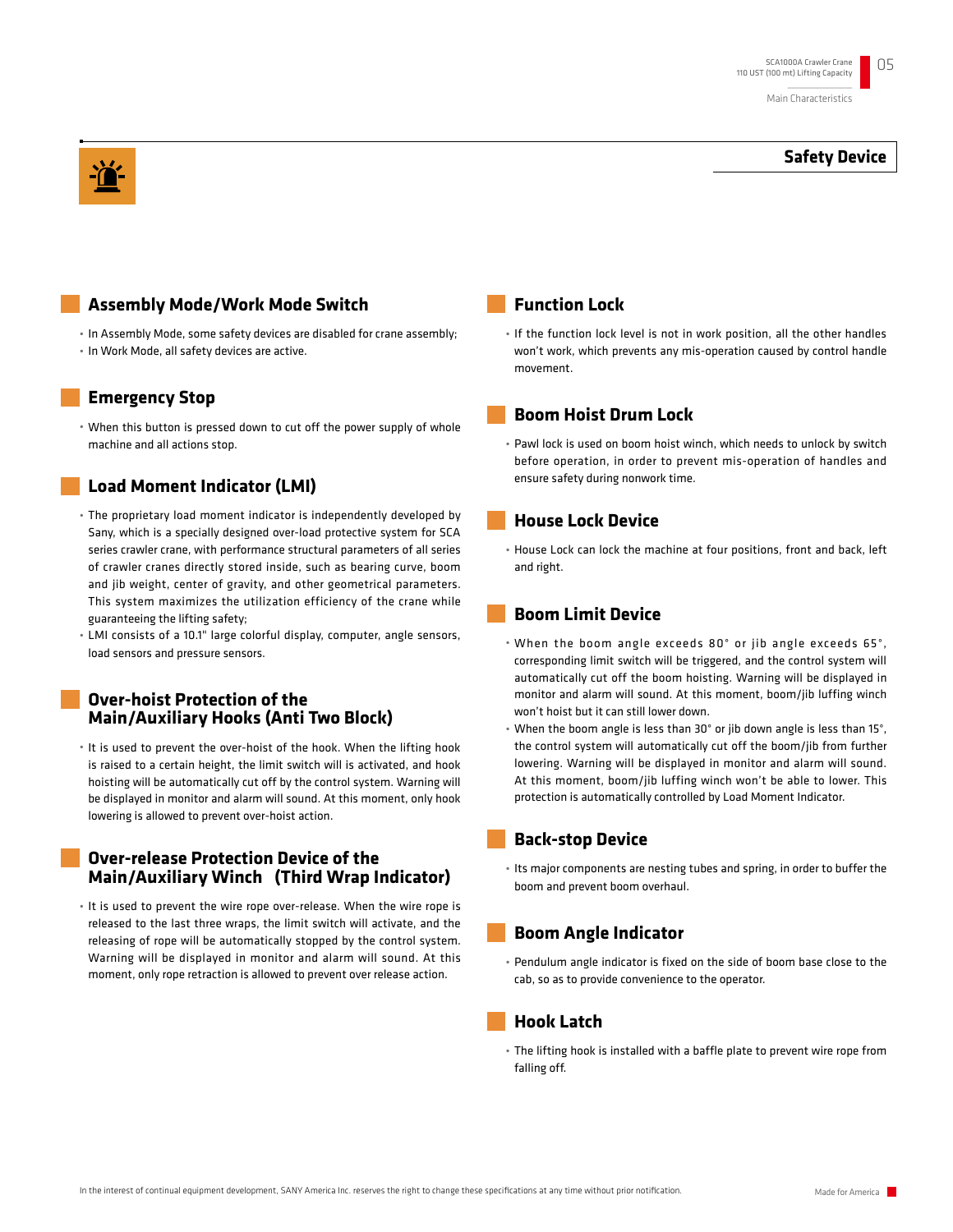

#### **Zoom Camera**

- • It can monitor load lifting on the main hook and the surroundings at real time. The camera can zoom in/out as needed.
- • Components: wireless remote transmitter, wireless remote receiver, zoom camera.

#### **Lightning Protection Device**

• It is offered as an optional feature, which includes the grounding device that can effectively protect the electric system elements and workers from lightning.

#### **Tri-color Load Indicator**

- • The load indication light has three colors, green, yellow and red, and the real time load status is presented on the display. When the actual load is smaller than 90% of rated load, the green light is on;
- • When the actual load is larger than 90% and smaller than 100%, the yellow light is on, the alarm light flashes and sends out intermittent sirens;
- • When the actual load reaches 100% of rated load, the red light is on, the alarm light flashes and sends out continuous sirens;
- • When the actual load reaches 102% of rated load, the system will automatically cut off the crane operation.

#### **Audio-Visual Alarm**

• Lights flash when the engine is running. During travel and swinging and audible alarm is sounded.

#### **Swing Indicator Light**

• The swing indicator light flashes during traveling or swing.

#### **Illuminating Light**

• The machine is equipped with the low beam light and high beam light at the front of the cab, illumination light in cab, and other lights for night operation, boom lights to improve the visibility during operation.

#### **Rear View Mirror**

• It is installed on the left of the operator's cab for monitoring the rear part of the machine.

#### **Pharos (Aircraft Warning Light)**

• Light mounted on the top of boom/jib that flashes at night.

#### **Anemometer**

• It is mounted on the top of boom/jib, and displays the wind speed on the monitor in the cab.

#### **Electronic Level Gauge**

• It displays the tipping angle of crane on the monitor in real time, protecting the machine from dangerous situation.

#### **Operation Release**

• If the operator leaves the seat, all control handles will be locked immediately to prevent any mis-operation due to accidental collision.

#### **Engine Power Limit Load Adjustment and Stalling Protection**

• The controller monitors the engine power to prevent engine getting stuck and stalling.

#### **Engine Status Monitoring**

• The engine status will be presented, such as engine coolant temperature, fuel level, total work hours, engine oil pressure, engine speed, battery charging, voltage.